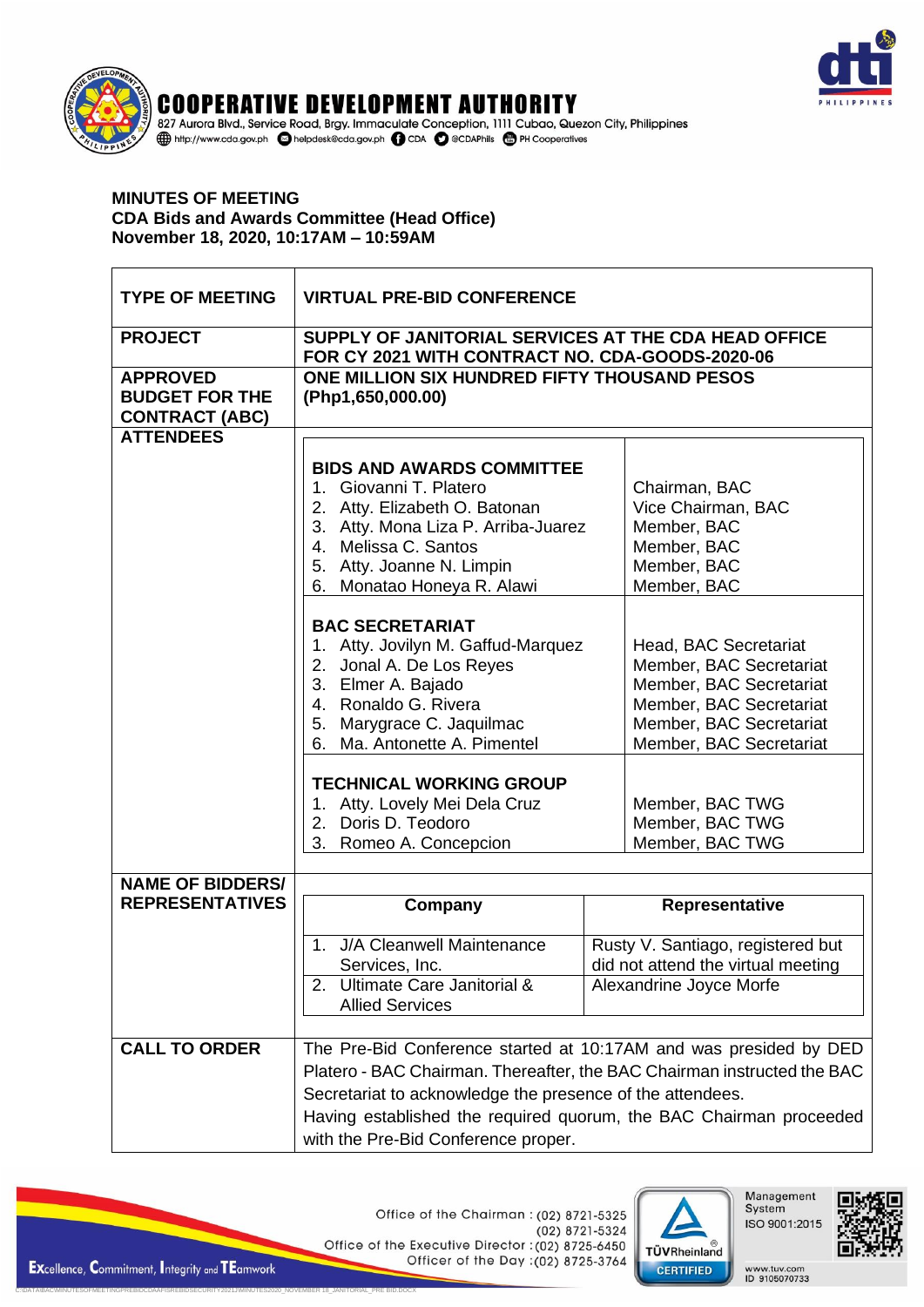|                                               | DED Platero discussed the Agency's compliance to invite representatives<br>from COA, Philippine Chamber of Commerce & Industry and Philippine<br>Cooperative Center as Observers to the Pre-Bid Conference. Likewise, an<br>invitation was sent to the Board of Directors and the Executive Director to<br>be among the observers during the conduct of the said activity. |                                                                     |  |
|-----------------------------------------------|----------------------------------------------------------------------------------------------------------------------------------------------------------------------------------------------------------------------------------------------------------------------------------------------------------------------------------------------------------------------------|---------------------------------------------------------------------|--|
|                                               | Further, the BAC Chairman also discuss the compliance of CDA with GPPB<br>Resolution 2020-12 relative to the issuance of Certification confirming the<br>readiness and capability of CDA to conduct the electronic submission and<br>receipt of bid documents.                                                                                                             |                                                                     |  |
| <b>SECTION I.</b><br><b>INVITATION TO BID</b> | The BAC Secretariat presented the following procurement timelines for the<br>information and guidance of the BAC Members, BAC Secretariat, TWG,<br>observers and the bidders:                                                                                                                                                                                              |                                                                     |  |
|                                               |                                                                                                                                                                                                                                                                                                                                                                            |                                                                     |  |
|                                               | <b>ACTIVITY</b><br>Advertisement                                                                                                                                                                                                                                                                                                                                           | <b>SCHEDULE</b>                                                     |  |
|                                               |                                                                                                                                                                                                                                                                                                                                                                            | November 10, 2020                                                   |  |
|                                               | <b>Pre-Bid Conference</b>                                                                                                                                                                                                                                                                                                                                                  | November 18, 2020 10:00AM                                           |  |
|                                               | Submission & Opening of Bids                                                                                                                                                                                                                                                                                                                                               | December 2, 2020 10:00AM                                            |  |
| <b>SECTION II.</b>                            |                                                                                                                                                                                                                                                                                                                                                                            | The BAC Chairman advised the bidders who availed the Certificate of |  |
| <b>INSTRUCTIONS TO</b>                        | PhilGEPS Registration (Platinum Membership) that they are exempted                                                                                                                                                                                                                                                                                                         |                                                                     |  |
| <b>BIDDERS</b>                                | from the submission of the following documents during the Opening of Bids:                                                                                                                                                                                                                                                                                                 |                                                                     |  |
|                                               | 1. Registration Documents from DTI, SEC and CDA;<br>2. Copy of Mayor's Permit for 2020;<br>3. Copy of Audited Financial Statement, stamped "received" by the<br>BIR; and<br>4. Valid and current Tax Clearance.<br>Further, the above-mentioned requirements shall be readily available                                                                                    |                                                                     |  |
|                                               | during the conduct of the post-qualification by the BAC Technical Working<br>Group (TWG).                                                                                                                                                                                                                                                                                  |                                                                     |  |
| <b>SECTION III.</b><br><b>BID DATA SHEET</b>  | Presented the contents of the Bid Data Sheet.<br>No discussion.                                                                                                                                                                                                                                                                                                            |                                                                     |  |
| <b>SECTION IV.</b>                            | Presented the contents of the General Conditions of the Contract.                                                                                                                                                                                                                                                                                                          |                                                                     |  |
| <b>GENERAL</b>                                | No discussion.                                                                                                                                                                                                                                                                                                                                                             |                                                                     |  |
| <b>CONDITIONS OF</b>                          |                                                                                                                                                                                                                                                                                                                                                                            |                                                                     |  |
| THE CONTRACT                                  |                                                                                                                                                                                                                                                                                                                                                                            |                                                                     |  |
| <b>SECTION V.</b>                             | Presented the contents of the Special Conditions of the Contract.                                                                                                                                                                                                                                                                                                          |                                                                     |  |
| <b>SPECIAL</b>                                | No discussion.                                                                                                                                                                                                                                                                                                                                                             |                                                                     |  |
| <b>CONDITIONS OF</b>                          |                                                                                                                                                                                                                                                                                                                                                                            |                                                                     |  |
| THE CONTRACT                                  |                                                                                                                                                                                                                                                                                                                                                                            |                                                                     |  |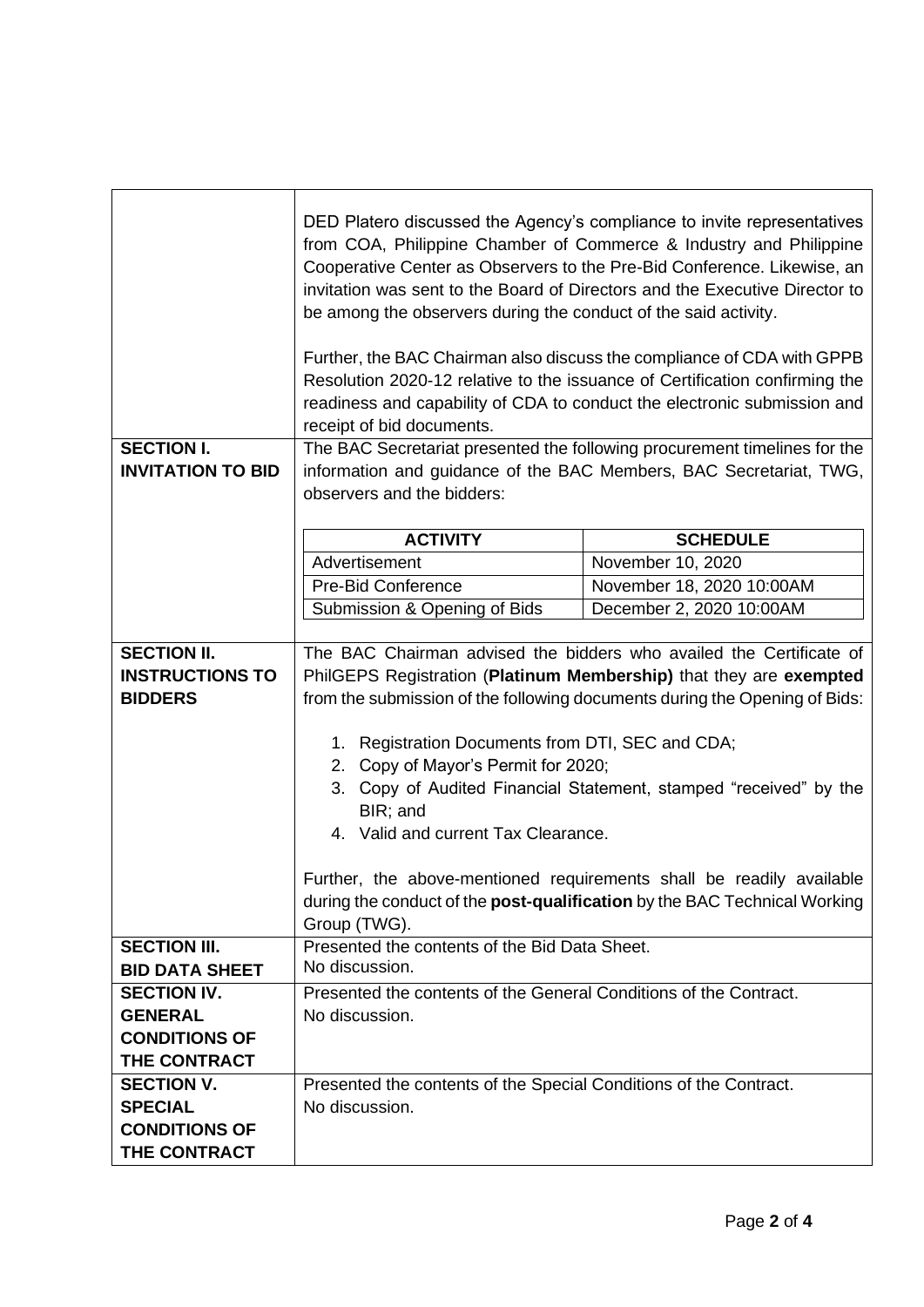| <b>SECTION VI.</b>    | Presented the contents of the Schedule of Requirements.                           |  |
|-----------------------|-----------------------------------------------------------------------------------|--|
| <b>SCHEDULE OF</b>    | No discussion.                                                                    |  |
| <b>REQUIREMENTS</b>   |                                                                                   |  |
| <b>SECTION VII.</b>   | Presented the contents of the Manpower Requirements and Technical                 |  |
| <b>MANPOWER</b>       | Specifications.                                                                   |  |
| <b>REQUIREMENTS</b>   | No Discussion.                                                                    |  |
| <b>AND TECHNICAL</b>  |                                                                                   |  |
| <b>SPECIFICATIONS</b> |                                                                                   |  |
| <b>SECTION VIII.</b>  | Presented the contents of the Bidding Forms.                                      |  |
| <b>BIDDING FORMS</b>  | No discussion.                                                                    |  |
| <b>ADJOURNMENT</b>    | Having no other matters for discussion, the meeting was adjourned at<br>10:59 PM. |  |
| <b>CERTIFICATION</b>  | We certify that the foregoing is the true account of the Pre-Bid Conference       |  |
|                       | conducted on November 18, 2020.                                                   |  |
| <b>PREPARED BY</b>    |                                                                                   |  |
|                       | <b>MARYGRACE C. JAQUILMAC</b>                                                     |  |
|                       | <b>BAC Secretariat</b>                                                            |  |
|                       | Date: November 18, 2020                                                           |  |
| <b>CERTIFIED</b>      |                                                                                   |  |
| <b>CORRECT</b>        |                                                                                   |  |
|                       | mgawd-Marquez<br>Fr. Javilin M. GAFFUD-MARQUEZ                                    |  |
|                       |                                                                                   |  |
| <b>APPROVED</b>       | Head, BAC Secretariat $\mu$                                                       |  |
|                       |                                                                                   |  |
|                       | <b>BAC</b> Member                                                                 |  |
|                       | O HONEYA R. ALAWI<br>Chief M <del>O</del> f<br><b>BAC Member</b>                  |  |
|                       | Chief MELISSA C. SANTOS<br><b>BAC</b> Member                                      |  |